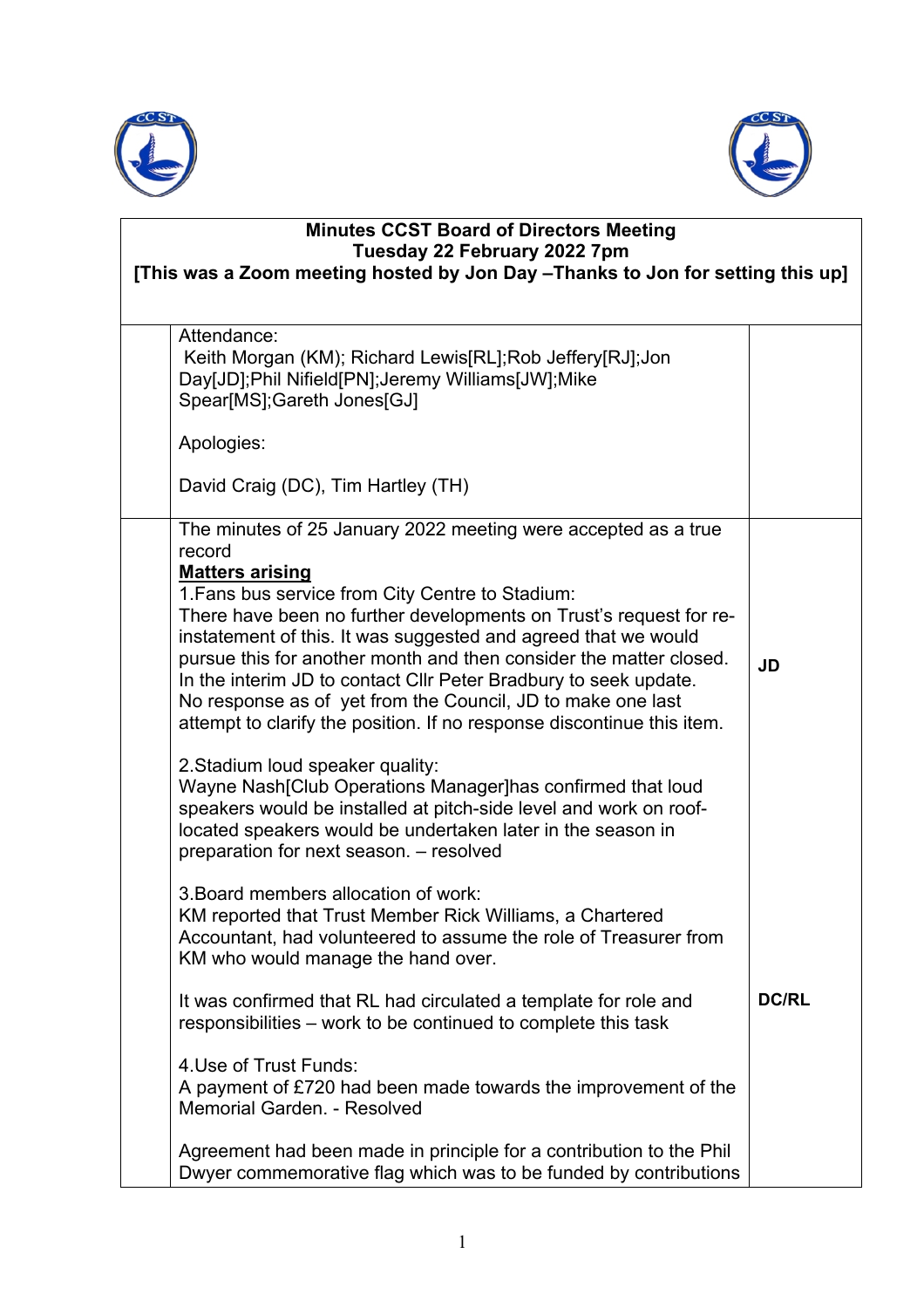| from CCST, CCSC and collections from fans on coaches on away<br>trips. RJ identify cost of flag, collections on coaches before<br>identifying level of CCST contribution                                                                                                                                                                                                                                                                                                                                   | <b>RJ</b> |
|------------------------------------------------------------------------------------------------------------------------------------------------------------------------------------------------------------------------------------------------------------------------------------------------------------------------------------------------------------------------------------------------------------------------------------------------------------------------------------------------------------|-----------|
| Slate plaque at Memorial Garden to record CCST role in<br>establishing the memorial garden and its contribution to its<br>enhancement. Now that concrete base and drainage works are now<br>complete, RJ to meet Fans Liaison Officer to identify location for<br>plaque                                                                                                                                                                                                                                   | <b>RJ</b> |
| Approach to be made to Gavin Hawkey at Academy Foundation<br>inviting suggestions as to how the Trust could support their work<br>Financially. KM reported that the Academy was subject to a<br>reorganisation. It was agreed any support that the Trust might make<br>towards the working of the academy be deferred until the outcome<br>of the reorganisation is known.                                                                                                                                 | ΚM        |
| Approach to be made to Kieran Jones of the Disabled Suportyters<br>Group as to how the Trust could support their work financially. It<br>was reported that Kieran Jones had requested a contribution of<br>£500 to fund the hire of a minibus for 5 supporters in wheelchairs<br>plus their carers for the Reading away. Contribution approved<br>subject to receipt of an appropriate invoice from the bus company<br>and appropriate credit be given to CCST in the media. PN to<br>publicise to members | <b>PN</b> |
| Financially support creation of mural. JD to gather more information<br>from the organiser/artist. It was suggested and agreed in principle<br>that this would be an opportunity to set up a crowd-funding project.<br>This required research before any action taken. - JD reported that<br>Yusuf Ismail had been contacted and a response was awaited                                                                                                                                                    | JD        |
| Reference was made to the concerns made by a member about use<br>of Trust accumulated funds. GJ reported that this matter had been<br>discussed at a meeting with the member in question $-$ some<br>proposals had been approved and others are in the pipeline.                                                                                                                                                                                                                                           |           |
| Paypal issue:                                                                                                                                                                                                                                                                                                                                                                                                                                                                                              |           |
| Now resolved. New account up and running. Balance from old<br>account now transferred to main current account. Confirmation of its<br>arrival will be made when next bank statement is received. Once<br>confirmation is received RL to close old Paypal account.                                                                                                                                                                                                                                          | <b>RL</b> |
|                                                                                                                                                                                                                                                                                                                                                                                                                                                                                                            |           |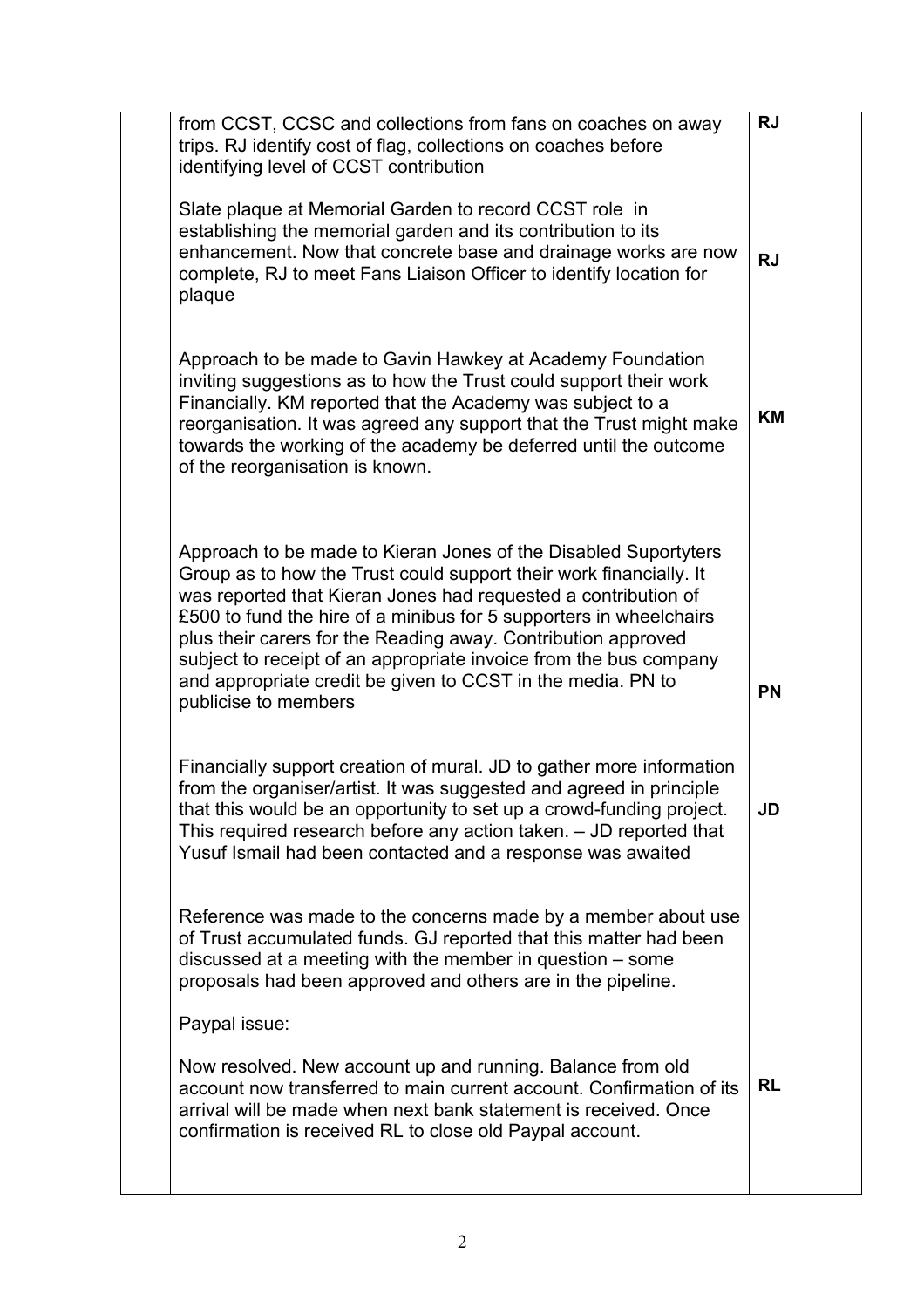6. GJ's draft letter to Vincent Tan:

KM reported that he had emailed Ken Choo with a number of pertinent questions. Most of the questions had not been responded to satisfactorily.

The request for the meeting with Supporters Groups promised by Mehmet Dalman on 23 October 2021 was referred to Amy James (Fan Engagement Manager) who has not responded with a date.

A meeting with Jalil Rashid was requested but the only response was that we might be able to meet him when he is in Cardiff, no suggestion of him being included in a Zoom meeting in the nearer future

Clarification of the roles of the other Malaysian Directors was sought but Ken Choo, strangely, responded that he was not in a position to comment and referred us to Mehmet Dalman.

An update was requested on the 3 major litigation cases. In the request it was emphasised that we were seeking an overall view and not to breach any confidentialities. Ken Choo referred us to Chris Nott of Capital Law, the solicitor dealing with the 3 cases in question.

We observed to Ken Choo that communication with fans at board level seems to have fallen away. Ken Choo referred us to Steve Borley as KC stated that he was "only involved at operational level"

KM approached Chris Nott with a view to getting an update on the cases on issues that would be in the public domain. Chris Nott referred to a need to rebuild trust with the club. This issue referred back to an incident whereby Mehmet Dalman took issue with comments made on a blog regarding our reporting of the meeting on 23 October. He took those comments on the blog to be those of the Trust. It was explained to the Head of Communications at the Club Mark Denham that the views on the blog were those of the author and not the Trust. This was accepted by Mark Denham but, seemingly, not Mehmet Dalman who has not changed his view. Chris Nott made it clear that he was taking instructions from his clients and was not forthcoming on any issue including the unwillingness of Mehmet Dalman to accept the facts in relation to the reporting of the meeting on 23 October and the comments made on a blog.

In the light of the recent exchange of emails the draft open letter to Vincent Tan will need to be revised also to include the positive aspects of the work of the Trust and how the club benefits either directly or indirectly.

**GJ**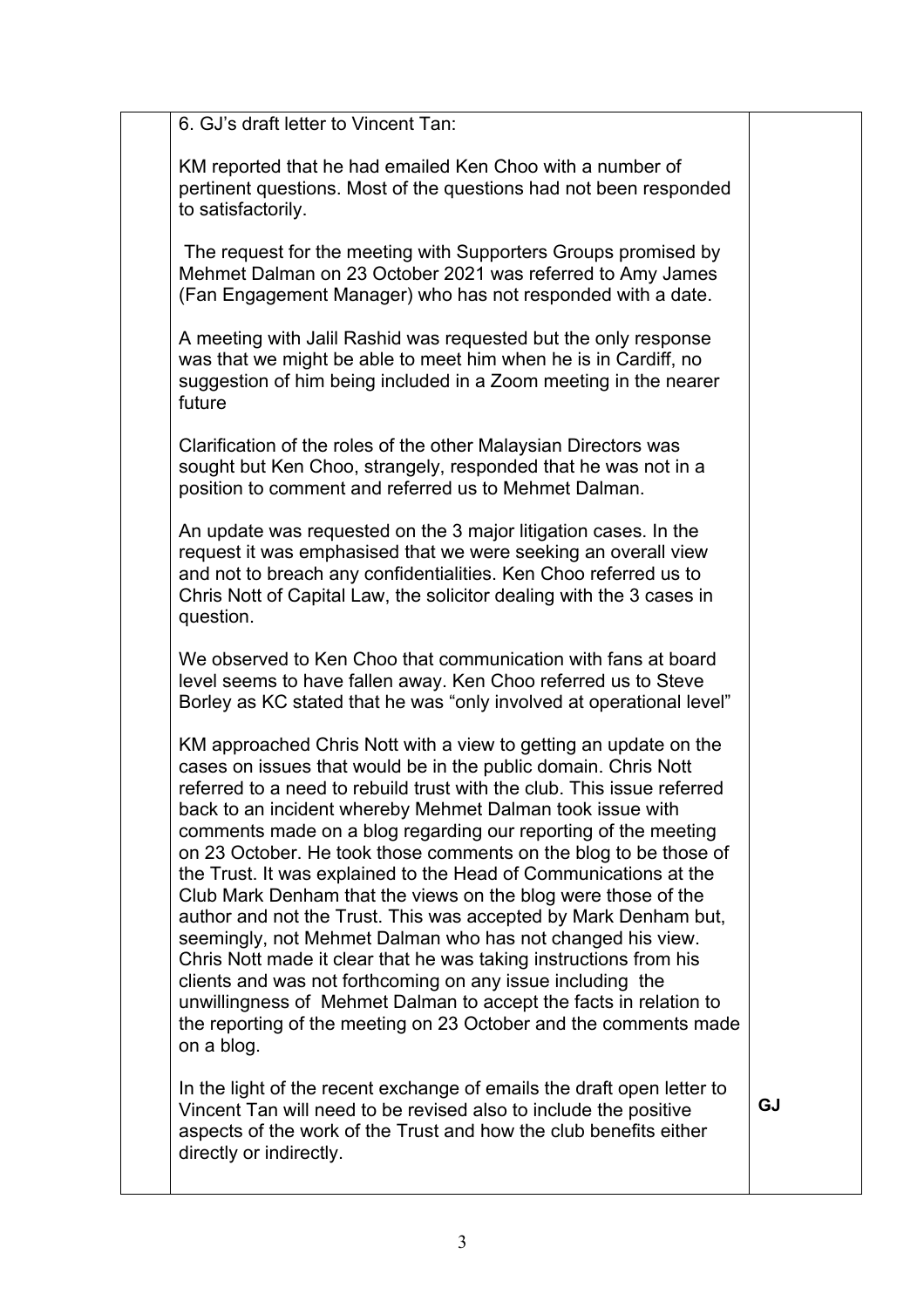| Renaming the Family Stand in honour of Peter Whittingham;                                                                                                                                                                                                                                                                                                                                                                                                                              |                 |
|----------------------------------------------------------------------------------------------------------------------------------------------------------------------------------------------------------------------------------------------------------------------------------------------------------------------------------------------------------------------------------------------------------------------------------------------------------------------------------------|-----------------|
| KM reported that he had received a response from Ken Choo to say<br>that the club were in talks with the family and more news will be<br>announced in future                                                                                                                                                                                                                                                                                                                           |                 |
| <b>Correspondence</b><br>There was none.                                                                                                                                                                                                                                                                                                                                                                                                                                               |                 |
| <b>Governance and Compliance</b>                                                                                                                                                                                                                                                                                                                                                                                                                                                       | <b>KM</b>       |
| FCA registration. KM reported that the FCA had requested some<br>papers in relation to past AGMs which had been supplied.<br>Registration now expected in March                                                                                                                                                                                                                                                                                                                        |                 |
| Trust Registered Office – KM reported on his enquiries relating to<br>this issue. He ruled out board members' home addresses being<br>being an option but still considered that the Trust Office on<br>matchdays was the best option but that could only be done in<br>concert with the club. Ongoing                                                                                                                                                                                  |                 |
| <b>Updates on</b>                                                                                                                                                                                                                                                                                                                                                                                                                                                                      |                 |
| Magazine:                                                                                                                                                                                                                                                                                                                                                                                                                                                                              | <b>JW</b>       |
| It was confirmed that the magazine would be reduced to 3 editions<br>per year on the grounds of cost but JW would come up with options<br>for 1 page of advertising                                                                                                                                                                                                                                                                                                                    |                 |
| <b>Foodbank collections:</b>                                                                                                                                                                                                                                                                                                                                                                                                                                                           | <b>RL/DC/PN</b> |
| It was confirmed that the next Foodbank collection would take place<br>18 April at the Luton Town home game. The collection on this<br>occasion would benefit Cardiff Foodbanks. RL/DC/PN to progress                                                                                                                                                                                                                                                                                  |                 |
| <b>Unacceptable Song</b>                                                                                                                                                                                                                                                                                                                                                                                                                                                               |                 |
| In line with the minute of the Supporters Liaison meeting where all<br>Supporters Groups and the Club had come out against the<br>distasteful "Hymns and Arias" song, the Trust sought the views of<br>members on the acceptability of this song and all responses werein<br>line with the feeling of the Supporters Liaison meeting other than<br>the fact that Trust members were of the view that the Club should<br>take a more public position against it. This position had been |                 |